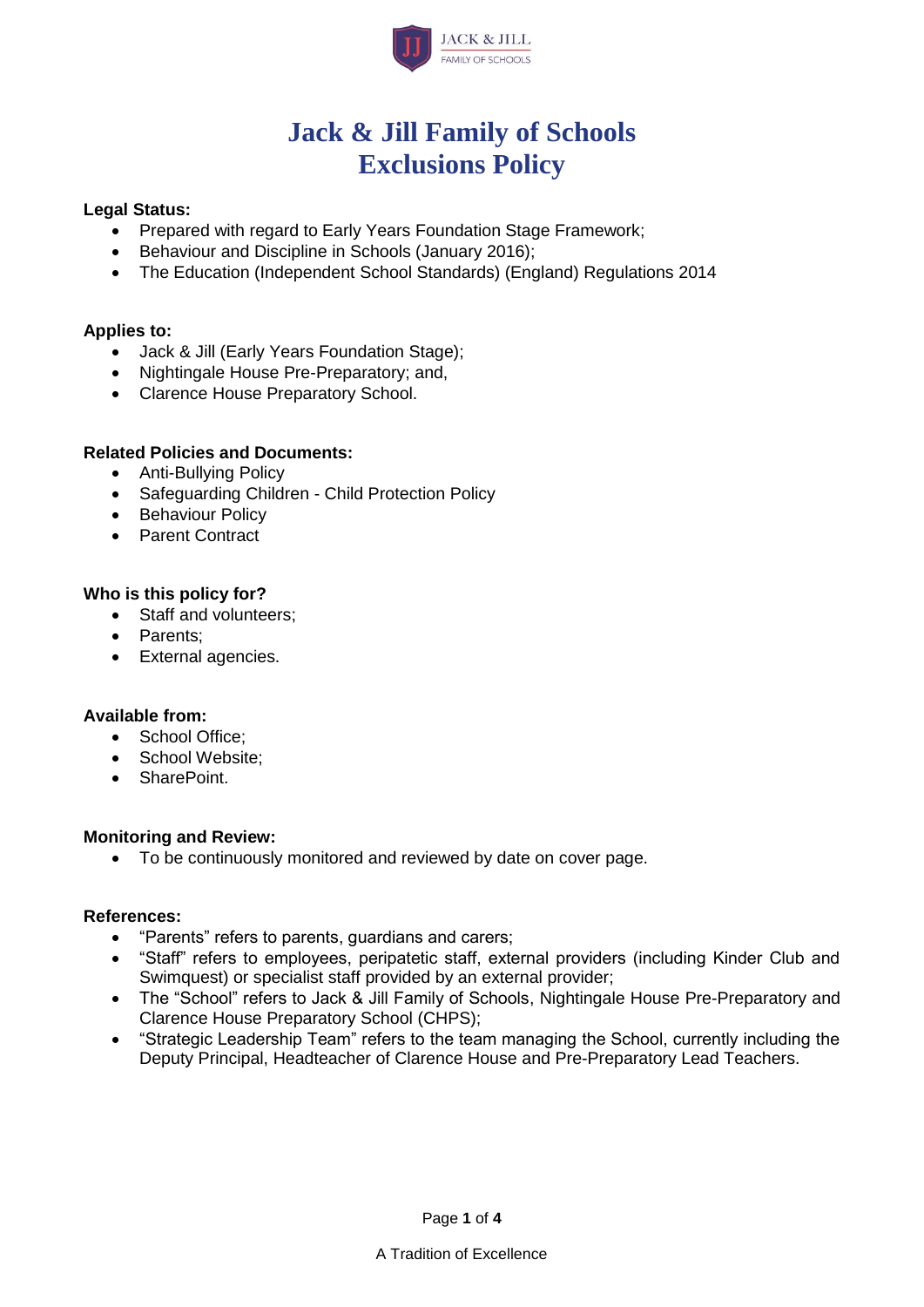

**Reviewer:** Strategic Leadership Team **Review date:** April 2019 **Operational from:** April 2019 to April 2021 **Next review date:** April 2021 **Principal's Signature:** Warren Papinel

The Jack & Jill Family of Schools is committed to safeguarding and promoting the welfare of children and young people and expects all staff and volunteers to share this commitment. It is our aim that all pupils achieve their potential.

The Jack & Jill Family of Schools promotes equality of opportunity and anti-discriminatory practice. We ensure that every child is included and not disadvantaged because of ethnicity, culture or religion, home language, family background, learning difficulties or disabilities, gender or ability. We promote the principles of fairness and justice for all through the education that we provide in our School.

Please consider the environment before printing, if printing please choose black and white.

Page **2** of **4**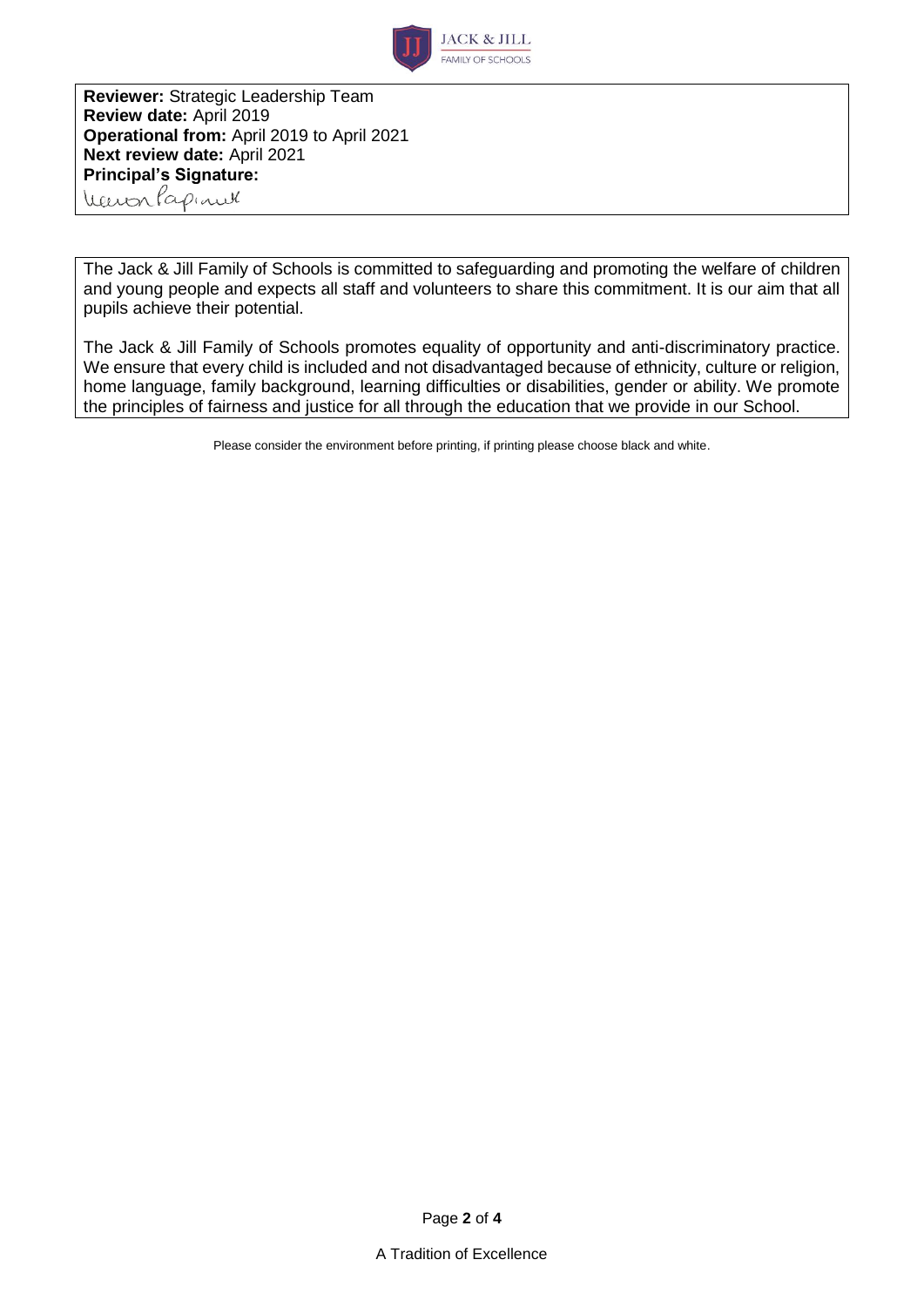

# **Section One: Policy**

## **1. Exclusions Policy**

Fixed term exclusions, removal and permanent exclusions are the ultimate sanctions at the Family of Schools. No sanction is used lightly and only the Principal has the power to exclude a child from school. If a child is excluded, the parents are informed immediately, giving reasons for the exclusion and are advised of the appeals procedures. Further details about exclusions are included in the Parent Contract issued to parents when accepting a place at the Family of Schools.

#### **2. Exclusion for an individual Serious Offence**

Serious offences are those that may have a significant impact on the individual pupil or others in the school and may result in fixed term exclusion, removal or permanent exclusion. Examples include:

- Extreme or persistent bullying, racism or harassment;
- Stealing:
- Extreme or persistent violence, actual or threatened, against a pupil or member of staff;
- Sexual abuse, assault or activity;
- Significant vandalism.

#### **3. Exclusion for serious and persistent breaches of the Jack & Jill Family of Schools Rules**

Serious and persistent breaches of the Jack and Jill School rules, when normal disciplinary measures, have failed, may also result in fixed term exclusion, removal or permanent exclusion. Such exclusions will only take place when a pupil reaches Stage 6 of the Behaviour Ladder, in accordance with the Behaviour Policy.

# **Section Two: Procedures**

#### **4. Exclusion for an individual Serious Offence**

If a serious offence is committed, the School will commence an investigation which may lead to a fixed term temporary exclusion, removal or to permanent exclusion.

#### **Step 1**

The Principal must inform the parent of the incident without delay. This will be done by telephone and the telephone call will be followed with a letter within one school day. The letter will include:

- The nature of the offence and the results of any investigation to date.
- That the sanction of a fixed term temporary exclusion, removal of pupil or permanent exclusion may be imposed.

## **Step 2**

A detailed investigation will be held into the nature of the offence. Before deciding whether a pupil should be excluded, the Principal will consider all relevant facts and evidence, including the pupil's own version of events. Records of the investigation will be kept.

#### **Step 3**

If the School determines that a pupil should be permanently excluded, the Principal will provide the parent with information in writing that:

- The exclusion is permanent
- The parents have the right to appeal, with an explanation of the appeals process..

If a child is to be excluded for a fixed period, the Principal will provide the parent with information in writing as to:

• The period of the Fixed Term Exclusion